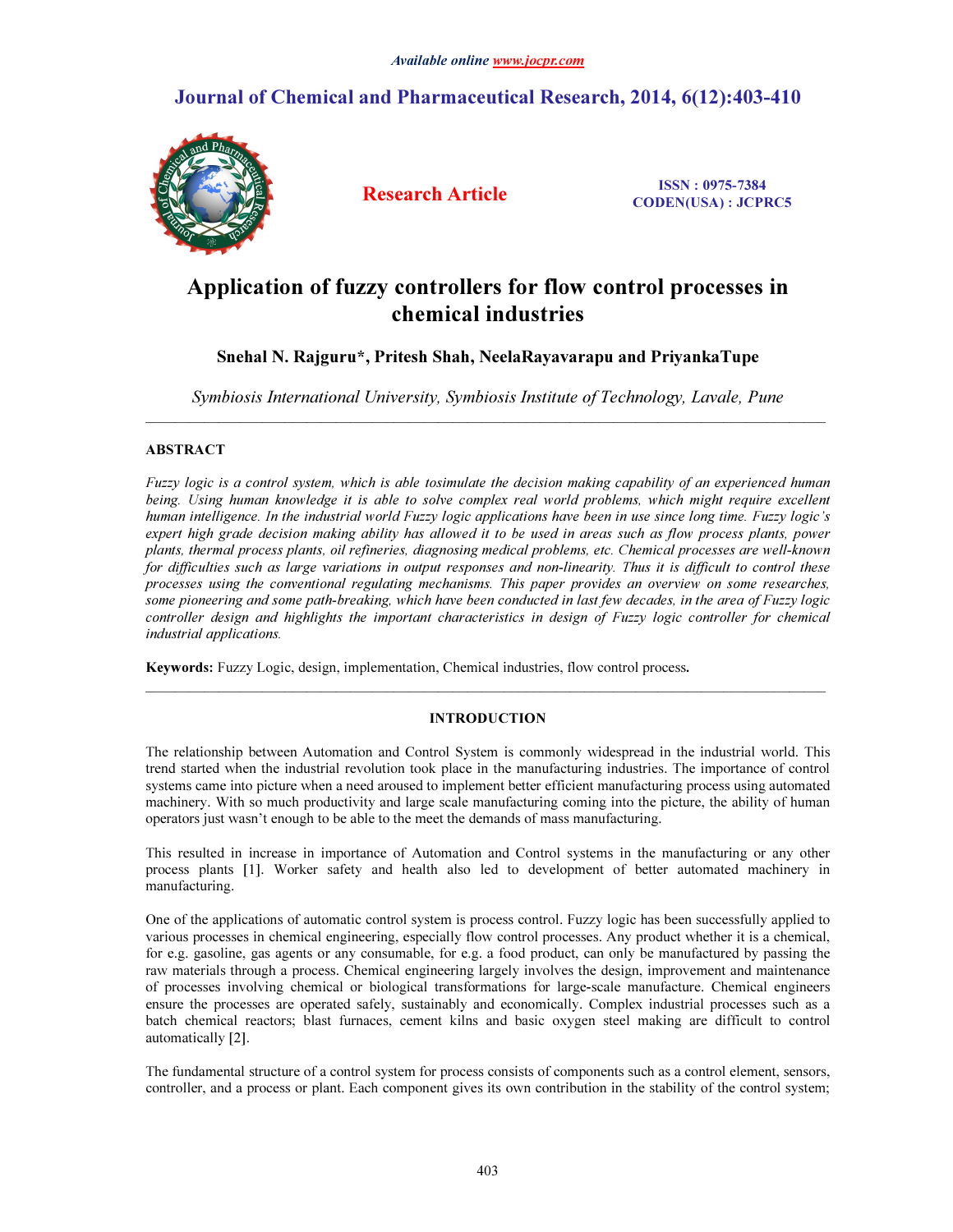but controller is the only component which can be modified in order to obtain better stability. Thus, it is extremely critical that stability of controller component is good in order to attain system stability.

*\_\_\_\_\_\_\_\_\_\_\_\_\_\_\_\_\_\_\_\_\_\_\_\_\_\_\_\_\_\_\_\_\_\_\_\_\_\_\_\_\_\_\_\_\_\_\_\_\_\_\_\_\_\_\_\_\_\_\_\_\_\_\_\_\_\_\_\_\_\_\_\_\_\_\_\_\_\_*

PID controllers and Fuzzy Logic controller are two controllers used for automatic control systems. PID controller is designed on the basis of manually-tuned conventional control system. PID controllers are extensively useful because of their simple structure and wide range of applications in industry. But Fuzzy Logic controller has the ability to emulate human thinking, knowledge and reasoning into the control system and allows better control performance in the control system [3]. Having so many advantages over conventional PID controller, it is evident that many efforts have been made in order to replace the PID controller or combine both the controller design.

Fluid flow control systems are one of those systems which do not allow them to be controlled using the conventional methods. This is because there is a deficit in numerical data regarding the input-output relations of the flow control system [4]. Fuzzy Logic controllers can be applied to applications of fluid flow control in process plants because of their ability to give better stability, lesser error between output and desired result, and faster responses of the control system.

### LITERATURE REVIEW

King. et.al. (1977) [5] illustrated the implementation of fuzzy logic algorithms to the control of dynamic processes in industry. Fuzzy logic can be used with a view to automate those processes where modeling difficulties and poorly-defined processes result in imperative need for manual control. Heuristic approach towards nonlinear time varying process systems was developed. Fuzzy Logic control approach was applied to two industrial applications. One application was the control system for temperature control of a steam boiler and second being as the temperature control of a stirred tank. During the experimentation in the first experiment it was found out that gains and time constants obtained were varying as according to the initial conditions of the control process outputs, also it was found that the process was highly nonlinear. This led to the result that it is not possible to achieve better control responses using the similar controller parameters in a constantly changing dynamic process. In the second experiment it was found out that the process was oscillating about a set point, and the primary cause of the instability of the system was time delay, thus time delay rules were considered in the controller structure. The results in the second experiment show that good control responses in terms of oscillations and settling time can be achieved. The heuristic rules based approach can itself be automated to obtain better results. For further research application of an adaptive-learning scheme to synthesize control rules with performance criterions can be developed.

Lee. et.al. (1990) [6] demonstrated the general methodology for constructing a Fuzzy Logic controller. The responses of the control process were assessed for performance criteria. The basic structure of fuzzy logic control is described by author. It consists of four parts they are Fuzzification unit, Fuzzy Inference System, Rule Evaluation, and Defuzzification. A systematic procedure to develop a Fuzzy logic controller using Mamdani Approach was described. The author explains the importance of probability based rules and possibility models in the design of Fuzzy logic controller. The need for additional rules based strategies whenever degree of membership tends to become some set value, say 0.5, was described. Development of self-adapting Fuzzy logic rules strategy was needed to be researched.



Fig.1. Adaptive fuzzy controller design with fuzzy internal state storage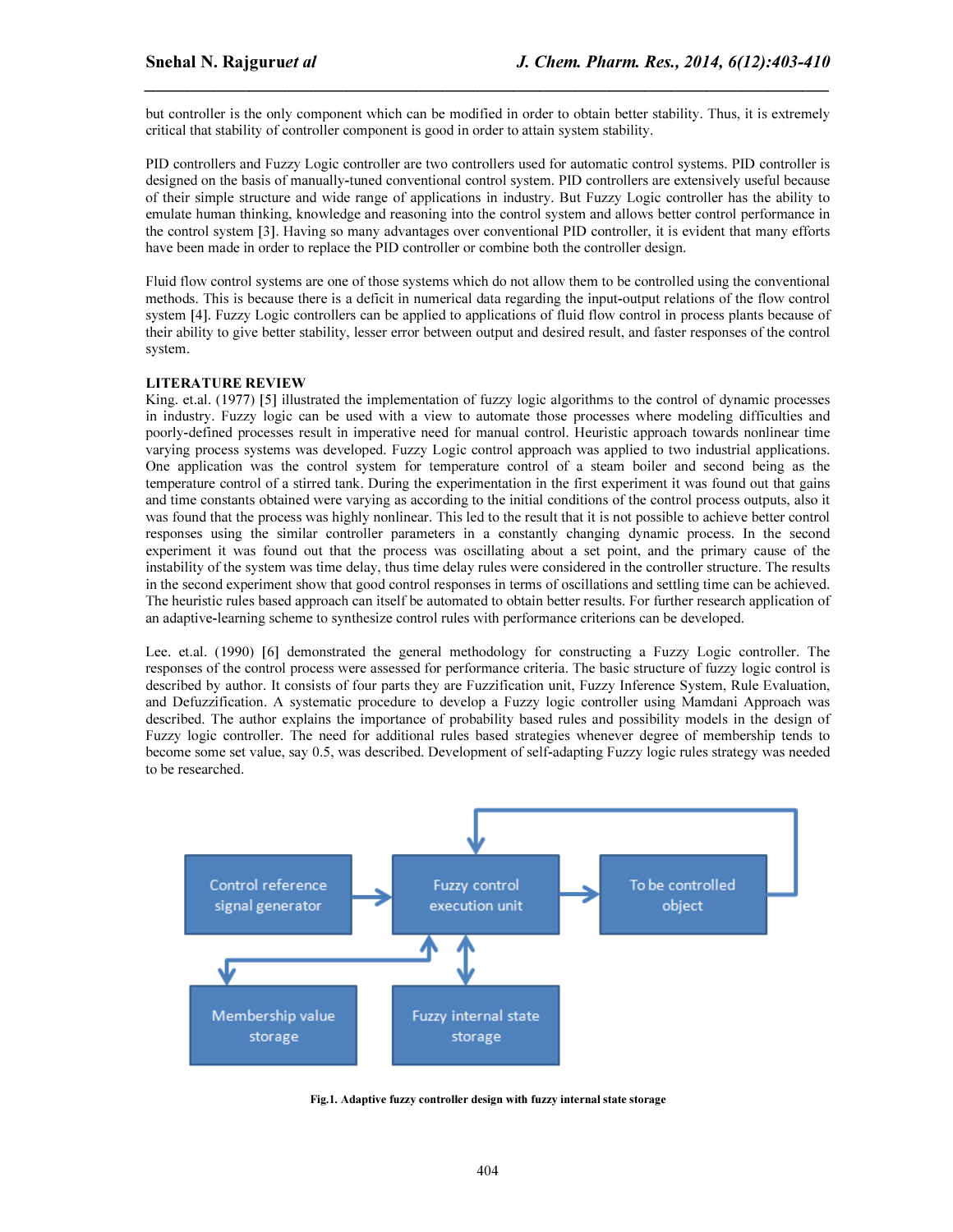Endo. (1995) [7] U.S. Patents (No. 5412757) invented the basic structure related to advanced adaptive Fuzzy logic control. The author in the patent discloses a fuzzy logic control system which obtains a membership function related to a control value of a to-be-controlled object using a fuzzy interference operation as according to the input value. The author demonstrates two design structures of advanced adaptive fuzzy logic control systems. Block diagrams and flowcharts related to the design of controller were also demonstrated. The fuzzy control system demonstrated by the author has a plurality of internal states. In the first design of controller the author describes that output control value of the previous state of controller is stored in the internal state storage, while in the second design along with the control output values membership functions are also stored in the internal state storage. In the design when the control performance of the to-be-controlled object gets too low the fuzzy control renews the internal state. The fuzzy logic design is capable of performing control actions reflecting an expert's high-grade judging functions was also found out. The author exerts attention towards the advantages and applications of the invention for future research on Fuzzy logic controllers.

*\_\_\_\_\_\_\_\_\_\_\_\_\_\_\_\_\_\_\_\_\_\_\_\_\_\_\_\_\_\_\_\_\_\_\_\_\_\_\_\_\_\_\_\_\_\_\_\_\_\_\_\_\_\_\_\_\_\_\_\_\_\_\_\_\_\_\_\_\_\_\_\_\_\_\_\_\_\_*



Fig.2. Adaptive fuzzy controller design with fuzzy internal state storage and membership value storage

Reznik. et.al. [3] (2000) designed a structured base for PID plus Fuzzy Logic controller. Controller design was applied to two industrial applications and their performance was assessed. Author exerts importance to the advantages of Fuzzy Logic controllers as being a heuristic approach towards controlling nonlinear processes. A combined PID-FL controller design was derived for aircraft guidance control. In the guidance control system a lowlevel conventional PID feedback controller was used to control the ailerons and elevators of the aircraft, it also controls the throttle settings of the aircraft. The Fuzzy controller provides reference signals to the PID controller for roll and pitch angles and for throttle settings. Assessment for performance of controller was based on errors in final positioning of the aircraft. The result showed that the PID-FL controller produced positioning errors which had normal distribution and were under acceptable limits. Need for new synergetic controller design using Fuzzy logic approach, for better quality control also was described by the author.

Pathmanathan. et.al (2010) [1] developed a fuzzy logic controller and implemented it for an industrial application. Author describes critical need for better real time control system for industrial applications such as for flow process. Using hardware and software tools a setup for controlling the process plant was created. Using MATLAB tool Fuzzy logic controller was created having set of 81 rules; this resulted in more accurate control and better performance of the controller. The results of the experiment demonstrated that FLC gives improved settling time, reduced integral of the absolute value of error and lesser output value overshoot. The bubble noise effect in the flow process was also reduced using FLC. The author suggests conducting research in other methods of fuzzy control such as sliding mode control, self-tuning control and adaptive PID-FL control in order to achieve better control.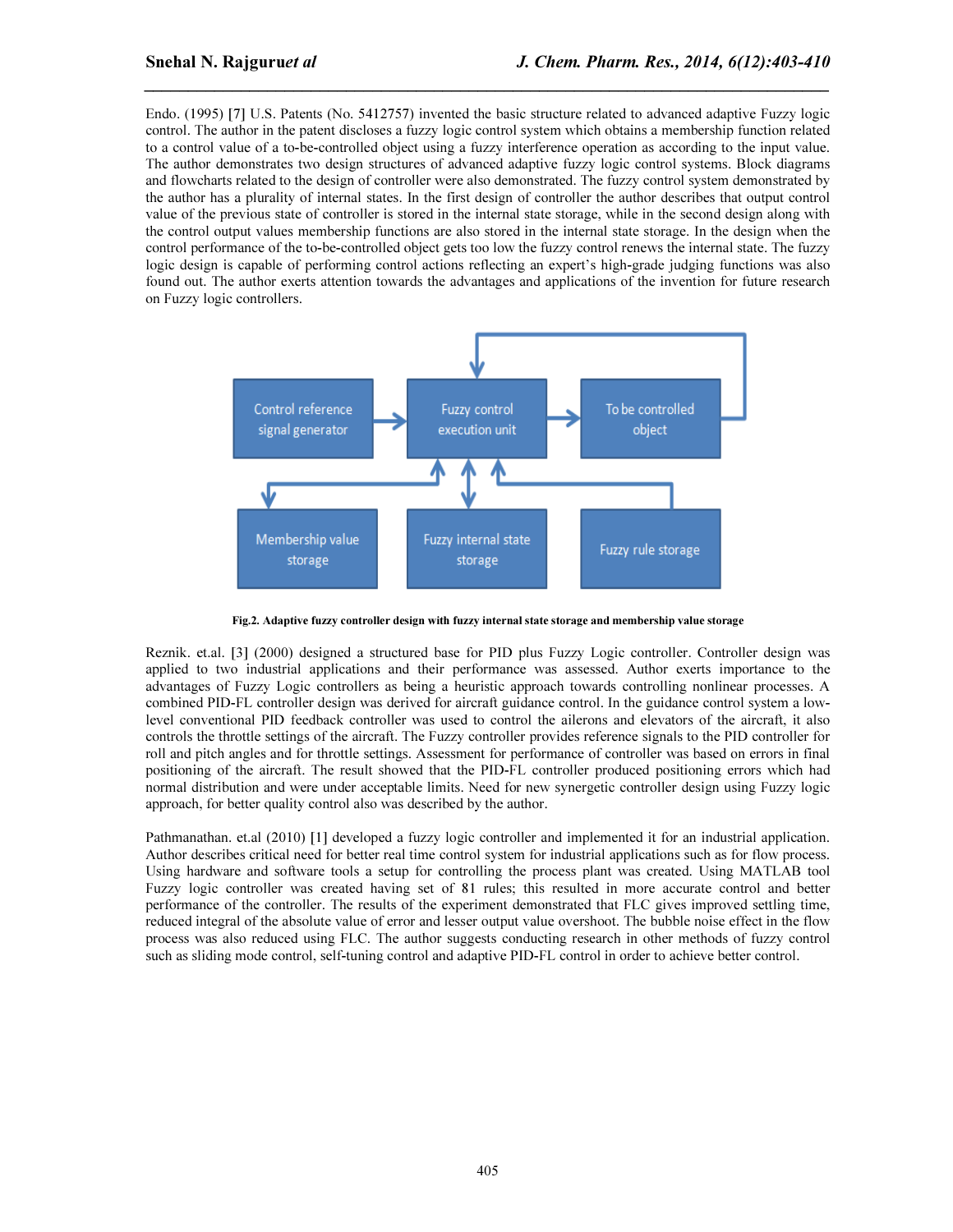

*\_\_\_\_\_\_\_\_\_\_\_\_\_\_\_\_\_\_\_\_\_\_\_\_\_\_\_\_\_\_\_\_\_\_\_\_\_\_\_\_\_\_\_\_\_\_\_\_\_\_\_\_\_\_\_\_\_\_\_\_\_\_\_\_\_\_\_\_\_\_\_\_\_\_\_\_\_\_*

Fig.3. Control Scheme Block diagram

Precup. et.al. (2010) [8] presents a survey on different methods for advanced fuzzy control. Author describes three methods for advanced fuzzy control viz. Mamdani fuzzy control, Takagi-Sugeno fuzzy control, and Adaptive fuzzy control. Mamdani control system is described as a heuristic approach incorporating human skills and experience and is a model-free approach. Types of Mamdani approach are explained, they are: (i) PI-, PD-, and PID- fuzzy logic control, (ii) Sliding mode control and (iii) 2-DOF fuzzy control. Sliding mode control is capable of reducing instability caused due to chattering effect in input conditions. Takagi-Sugeno control is a dynamic model-based approach. Usually Fuzzy model is based on sets of local linear models, so the best approach to design the model is parallel distributed compensation (PDC) which means designing one local controller for each local model of the process. But the main disadvantage of the model is instability in control outputs. Adaptive fuzzy controllers have an extra module in the control process. This module is known as the supervisory control module which has access to modify several parameters of fuzzy controller. It is a hierarchical approach and it aims to achieve overall control of the system instead of localized control. The author describes the need for research in areas such as iterative tuning and learning techniques in fuzzy control, need for low-cost fuzzy controllers from point-of-view of design and various other factors.

Mazlan. et.al. (2012) [9] presented a design and implementation of Adaptive Fuzzy PID controller for industrial processes such as flow process control. The author aims to enhance the performance of PID controller by implementing Fuzzy logic control into it. The combined capabilities of PID and Fuzzy logic control are demonstrated. Author describes that the hybrid system of Adaptive Fuzzy PID controller (AFPIDC) can overcome problems of slower response control and instability of system. The Fuzzy logic control is used to produce three operating signals that make the PID gains to automatically adjust in accordance with the process control. Using the required hardware and software tools the setup for the implementation of control system was developed. The fuzzy logic controller was developed in MATLAB and consisted of 49 rules set to manipulate the conventional PID. The designed controller was implemented and assessed for performance. The performance of AFPIDC was also compared to performance of fuzzy logic controller and conventional PID controller. The result of experimentation showed that AFPIDC provided better performance as compared to fuzzy logic and conventional PID controller; this was due to capabilities of AFPIDC such as better settling time, smaller output overshoot and smaller integral of absolute error. The results also showed better performance of AFPIDC in reducing bubble noise effect. Author exerts his attention towards research in other type of controller types such as Neuro-Fuzzy controller, Model Predictive control (MPC).

Gaurav. et.al. (2012) [4] has demonstrated performance comparison between conventional PID and Fuzzy logic control, and has used MATLAB/Simulink as the method of implementation. Fuzzy logic controllers are more advantageous than conventional PID controllers as they provide a linguistic control strategy based on high-grade judging knowledge of an expert. Author has exhibited the poor capabilities of conventional PID controller to control processes which are nonlinear in nature. PID controller tuning is difficult as knowledge of process parameters is insufficient in case of nonlinear processes. Implementation of fuzzy logic controller was conducted using MATLAB/Simulink and performance of process outputs of each type of controller was assessed. The result shows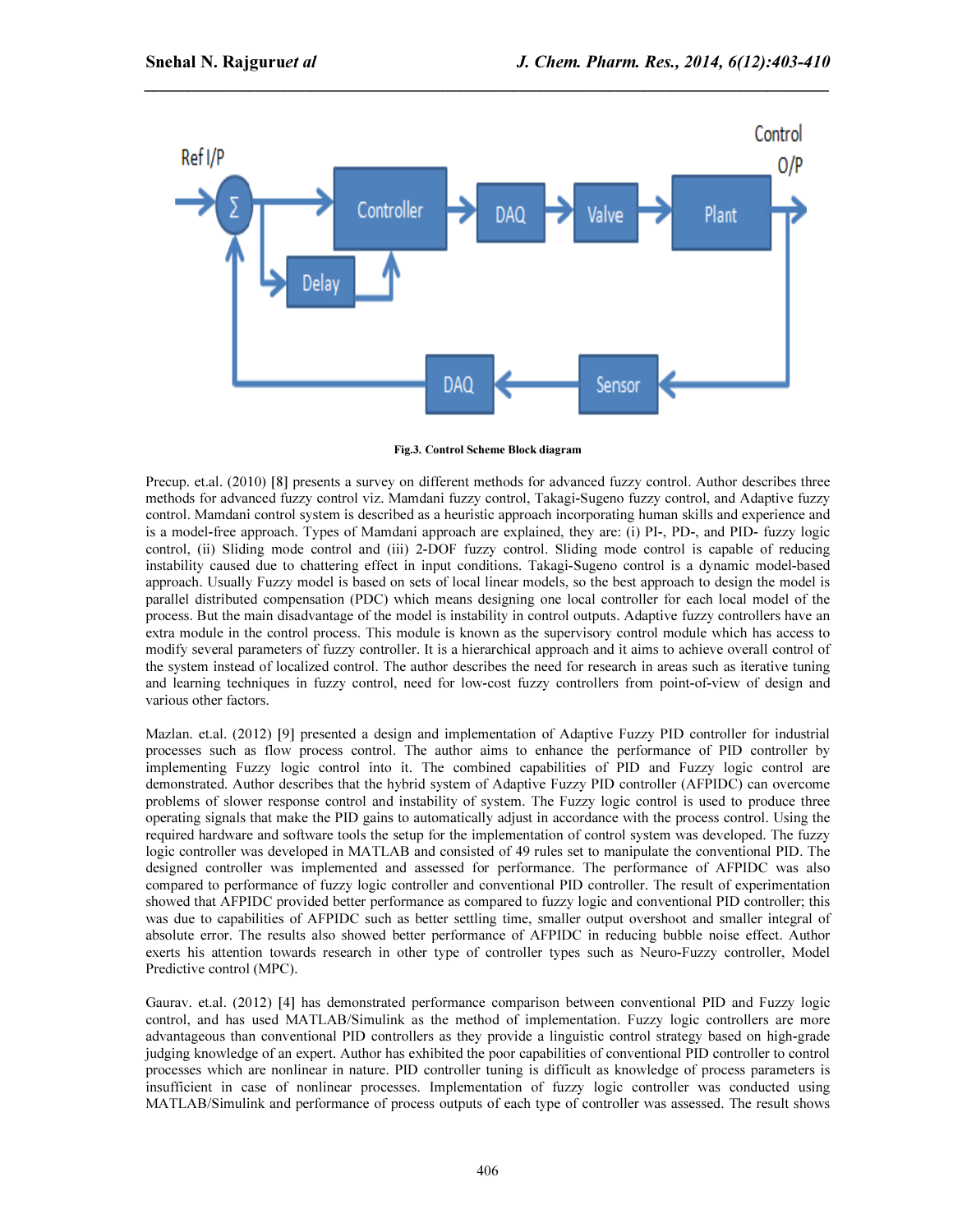that PID controller exhibits larger settling time and peak overshoots parameters than compared to fuzzy logic controller, also oscillations in case of fuzzy logic controller were very less. Using different methods of fuzzy logic control more advanced controllers can be designed in order to achieve better process control.

*\_\_\_\_\_\_\_\_\_\_\_\_\_\_\_\_\_\_\_\_\_\_\_\_\_\_\_\_\_\_\_\_\_\_\_\_\_\_\_\_\_\_\_\_\_\_\_\_\_\_\_\_\_\_\_\_\_\_\_\_\_\_\_\_\_\_\_\_\_\_\_\_\_\_\_\_\_\_*

### FUZZY LOGIC CONTROLLER

## A. Fuzzy Logic

'Fuzzy' word is equivalent to inaccurate, approximate and imprecise in meaning. Fuzzy logic is a form of approximate reasoning rather than fixed or exact. Traditional binary sets have truth value as either 0 or 1 that is true or false, while fuzzy logic have the truth value ranging between 0 and 1 that is it its truth value can take any magnitude range between 0 and 1 or true or false.

Fuzzy logic emulates the human reasoning and logical thinking in a systematic and mathematical way. It provides an instinctive or perspective way to implement decision making, diagnosis and implementation of control system. Fuzzy logic deals with the uncertainty existing in the real world, for example if colors of two apples are to be compared then there exist uncertainty in the degree of color of apples, applying human logical thinking to this we classify the color to be either dark or lighter than the other. Using traditional binary sets it is not possible to exactly classify the color of the apples as completely dark i.e. 0 or false and completely lighter than the other i.e. 1 or true. To deal with this uncertainty or approximation regarding the degree of color of apples, fuzzy comes into the picture. Fuzzy logic gives a particular degree to the intensity of the color, thus making it much easier to classify how dark or light the color of apple is.

The Fuzzy logic is built upon two critical components known as linguistic variables and membership functions. Linguistic variables are entities used to represent qualities spanning a particular spectrum. In the above example "dark" and "light" are the two linguistic variables used to classify the color of the apple. Membership functions are user defined values for the linguistic variables. Thus the human logic reasoning capabilities can be implemented for controlling complex real world systems.

### B. Fuzzy Logic controller structure

Fuzzy logic controller is based on expert knowledge which provides means to convert the strategy for linguistic variable control into strategy for automatic control.



# **FUZZY CONTROLLER**

#### Fig.4. Fuzzy Controller Structure

The fuzzy logic controller encompasses four main components viz. Fuzzification unit, Fuzzy Knowledge Base, Decision making unit, and Defuzzification unit. These are explained briefly below.

i. Fuzzification: Fuzzification unit measures the real scalar values of variables inputted into the system. It then performs a scale mapping of the range of scalar values of input variables and then converts it to corresponding fuzzy value. Thus fuzzification simply means converting the crisp input data into fuzzy value with help of suitable linguistic values and defined membership functions. Fuzzification process can be represented mathematically as given below:

$$
x =
$$
 fuzzifier  $(x_0)$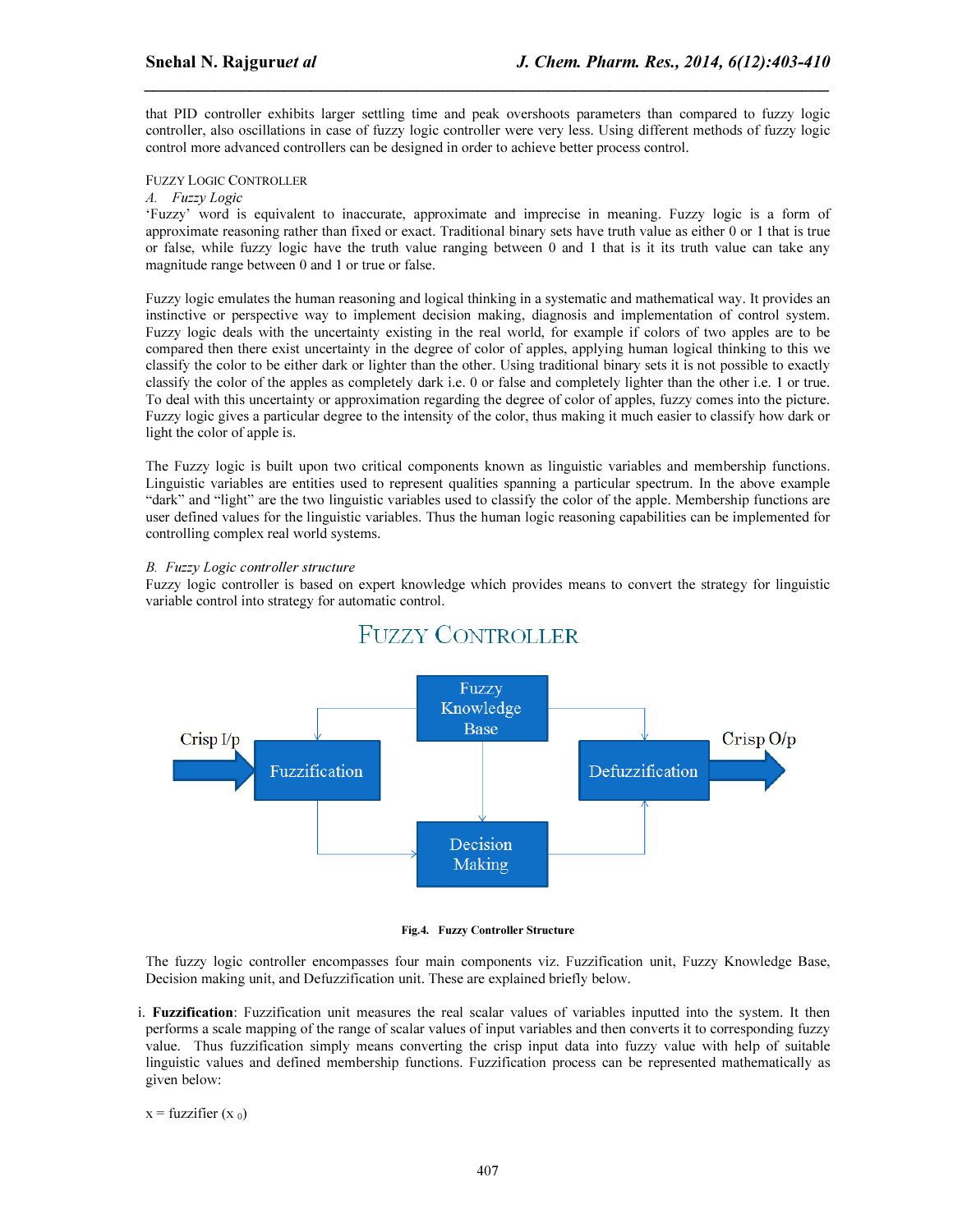Where x is the fuzzified value of the crisp input value.

ii. Fuzzy Knowledge Base: It consists of a database comprising of the necessary definitions used to describe linguistic variables and fuzzy data manipulation also it consists of a rule base comprising the control goals and control policy defined by the experts by means of linguistic control rules.

*\_\_\_\_\_\_\_\_\_\_\_\_\_\_\_\_\_\_\_\_\_\_\_\_\_\_\_\_\_\_\_\_\_\_\_\_\_\_\_\_\_\_\_\_\_\_\_\_\_\_\_\_\_\_\_\_\_\_\_\_\_\_\_\_\_\_\_\_\_\_\_\_\_\_\_\_\_\_*

iii. Decision Making Unit: the Decision making unit is the heart or kernel of a fuzzy logic controller which has the capability of inferring fuzzy control actions employing rules of inference in fuzzy logic. A set of IF-THEN rules are used for inferring a control action based on expert knowledge or designing.

IF (antecedents are satisfied) THEN (consequents are inferred)

IF-THEN rules are accompanied with linguistic variables and are frequently called as fuzzy conditional statements, or fuzzy controlled rules. IF-THEN rules can be also be used with logic operators such as Boolean operators for applying multiple antecedents or multiple consequents. For example:

IF (A AND B are satisfied) THEN (C is the consequent)

Where  $A \& B$  are inputs and  $C$  is the control outputs.

IF (A is satisfied) THEN (B OR C are the consequents)

Where A is the input and B and C are control outputs.

iv. Defuzzification: The last unit of the fuzzy logic controller is the defuzzification unit which converts a inferred fuzzy control value from the decision making unit to a non-fuzzy or a crisp control value, which is fed to the process for the controlling action. In defuzzification a scale mapping is done to convert a fuzzy value to a non-fuzzy value. Defuzzification can be done by various methods. The most used method is the Centre of Gravity method to get the most desired control value.

 $Z_0$  = defuzzifier  $(Z)$ 

Where  $Z_0$  is crisp control output Z is fuzzy control output.

#### C. Methodology or Techniques for Construction of FLC

In the recent past a lot of research scholars are indulging in research in the domain of developing and implementing fuzzy logic controllers for varied applications where there is still scope of improvement or development of new fuzzy logic control systems with better performance and high accuracy. The result of extensive research done by various scholars in the field of fuzzy logic controllers has led to the discovery or invention of three major methods in which fuzzy logic controllers can be implemented. This paper discusses these three methods viz. Mamdani design, Takagi-Sugeno design and the Adaptive or Predictive fuzzy design in brief in the following sub-section.

i. Mamdani Design: Mamdani design is usually developed by heuristic means, that is, experienced based techniques for problem solving. Initially, fuzzy logic controllers were developed and implemented using Mamdani design based on experience and expertise of the developer or the process operator. Basically, Mamdani design incorporates human skills and experience to develop the fuzzy logic controller, thus being a model free approach to the design of FLC. This design has its own advantages and disadvantages. The advantage being, it is a model free approach and thus is easy to design and implement based on expert knowledge for non linear systems whose input and output parameters of the process are poorly defined or where there is lack of quantitative data to define the system. The shortcoming of this process is the FLC tuning and the lack of general purpose design. There are some issues regarding the stability, robustness and sensitivity in the FLC design [6]. Therefore in further FLC designs, more emphasis was given to the systems stability and performance.

ii.Takagi- Sugeno Design: Unlike the Mamdani design approach, which is model free design of FLC, Takagi-Sugeno design is based on the fuzzy dynamic model. In this design approach, a set of local linear models are combined by the main fuzzy model. In T-S approach, FLC is developed using Parallel Distributed Compensation (PDC), which means, for each sub-process a local model is developed which aims to achieve the goals of only that particular sub-process. Then all the local models are combined to form the main FLC which aims at global goal or the overall goal of the process which is to be controlled. This system design approach overcomes the shortcoming of the Mamdani design, by resulting into better stability and performance of the system in regard of sensitivity and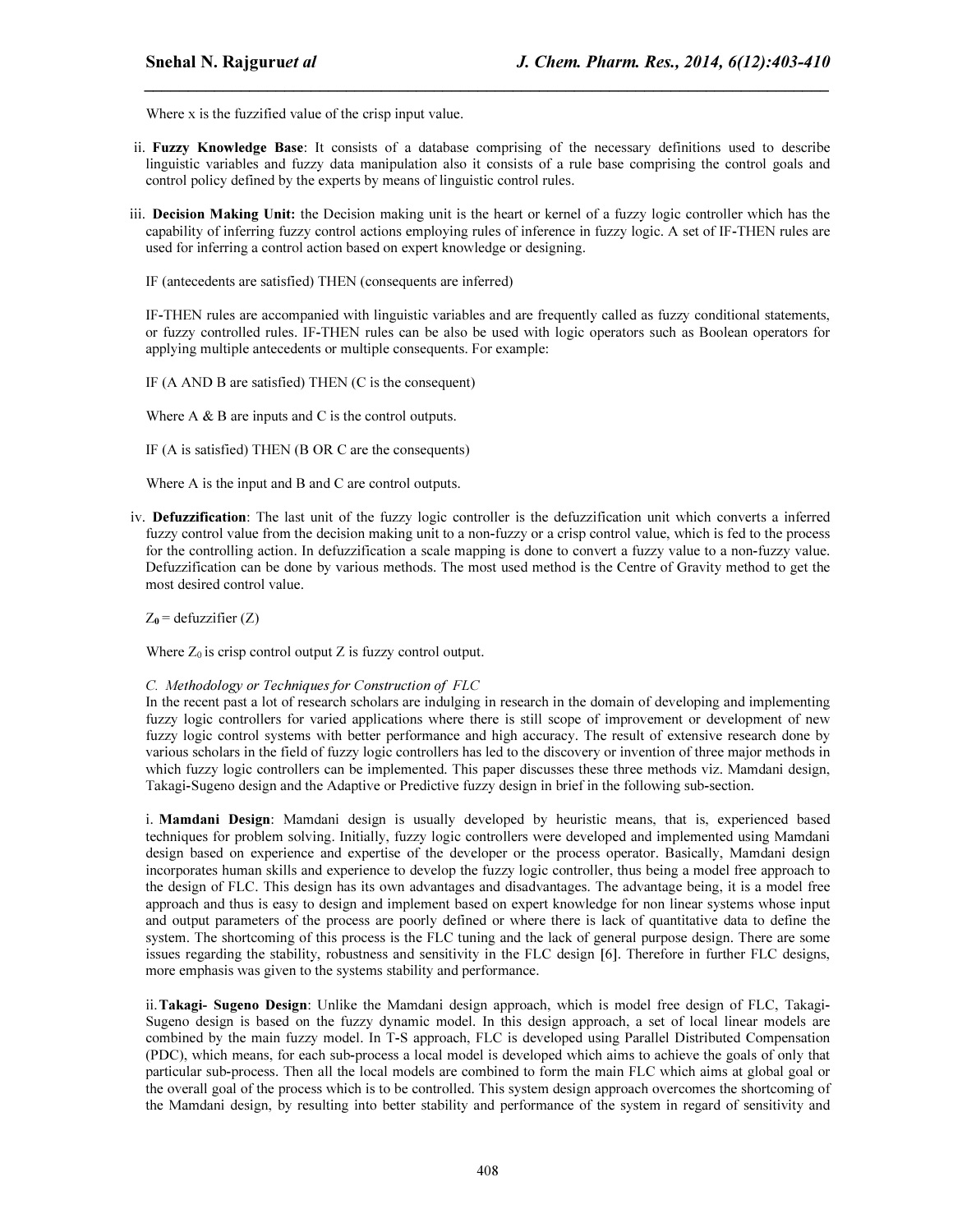accuracy of the control output. The main disadvantage of this approach is complexity in developing the system model for non linear process due to its model based approach. Being a model based design, there are concerns regarding the stabilization of T-S fuzzy models though the results of stability in T-S model are much higher than the Mamdani design approach. This led the researchers on a track to develop more flexible fuzzy control systems with high efficiency and stable output control using adaptive fuzzy control design.

*\_\_\_\_\_\_\_\_\_\_\_\_\_\_\_\_\_\_\_\_\_\_\_\_\_\_\_\_\_\_\_\_\_\_\_\_\_\_\_\_\_\_\_\_\_\_\_\_\_\_\_\_\_\_\_\_\_\_\_\_\_\_\_\_\_\_\_\_\_\_\_\_\_\_\_\_\_\_*

iii. Adaptive Fuzzy Design: The term "Adaptive" generally means to change according the demands of the situation. In Adaptive fuzzy design approach, there is on additional controller named as the supervisory module along with the traditional fuzzy controller. This supervisory controller has access to all inputs as well as outputs of the system to be controlled and has the right to change any parameter of the control system, to achieve the dynamic goals of the global system.



#### Fig.5. Adaptive Fuzzy Controller

Adaptation can be done in the size of membership functions, position of the membership functions and link values according to the global aim of the system. A predictive FLC design does not change the parameters of the system to be controlled, but chooses the best output control signal based on the performance of described global aim of the system. New technologies are coming into picture such as designing a FLC using Neuro-Fuzzy approach, where human reasoning capabilities of fuzzy logic controller and the learning capabilities of neural networks are combined smoothly resulting in the hybrid intelligent system for controlling the highly advanced and complex non linear systems.

#### **CONCLUSION**

In this paper a systematic review of previous research based on different technologies related to Fuzzy logic were discussed. All the technological domains of fuzzy logic controller including Mamdani, Adaptive, and Takagi-Sugeno were covered. Fuzzy Logic is an effective tool for bridging the human thinking and computational logic. Fuzzy logic controller system is an already established control technology in industrial area, but there are still many untouched nonlinear and complex applications which require more advanced technology of Fuzzy control, such as flow processes, medical diagnosis, nuclear technology, etc. Future in-depth research can be done to achieve fuzzy control systems which are self-adapting and have very high-grade judging and decision making capabilities thus being able to take highly accurate decisions such as Neuro-Fuzzy logic controllers.

#### ACKNOWLEDGEMENT

The authors are greatly indebted to Symbiosis Institute of Technology, Pune for giving an opportunity to conduct indepth research in this domain. Secondly, we would like to acknowledge the encouragement we received from Director Dr. T.P. Singh, Deputy Director Dr. AkshayMalhotra, and the staff of Department of Electronics & Telecommunication. We would also like to thank all the friends and colleagues who have helped us and given us support in the process of conducting this research.